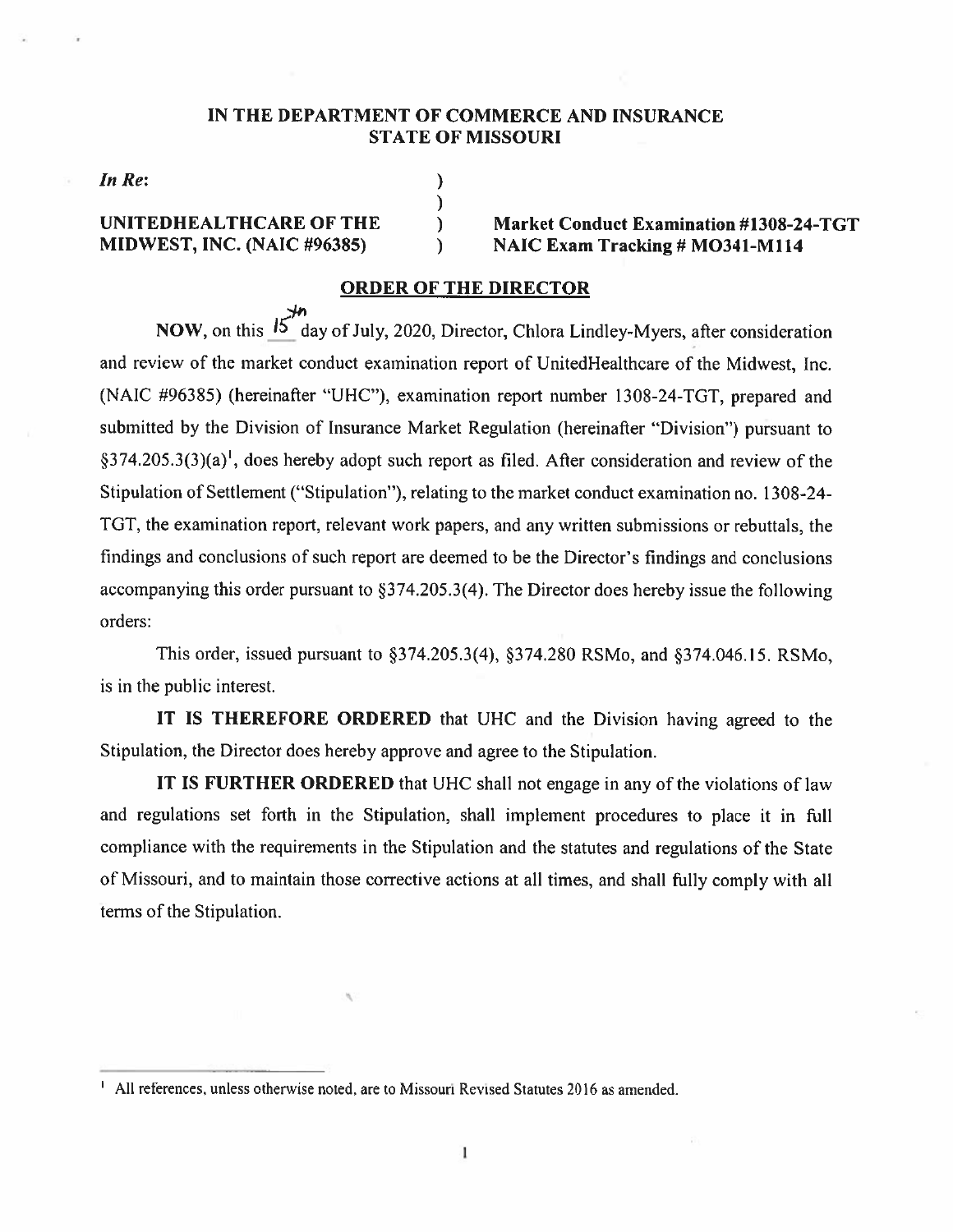## IT IS SO ORDERED.

in Jefferson City, Missouri, this  $\frac{1}{2}$  day of July, 2020. IN WITNESS VHEREOF. <sup>I</sup> have hereunto set my hand and affixed the seal of my office

ra md yeis /



Director Chiora Lindlev-Myers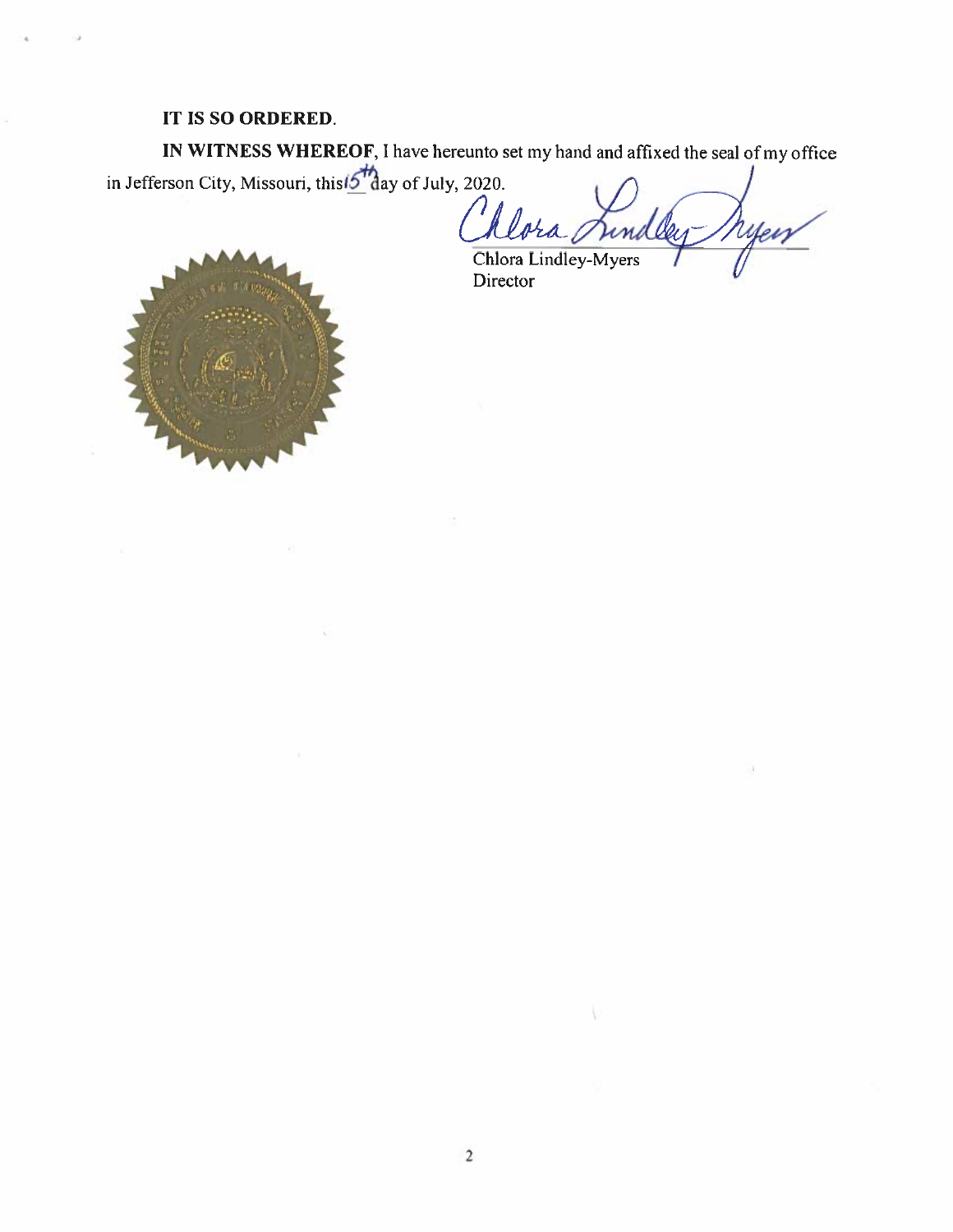## IN THE DEPARTMENT OF COMMERCE AND INSURANCE STATE OF MISSOURI

In Re:

UNITEDHEALTHCARE OF THE )<br>
Market Conduct Examination #1308-24-TGT<br>
MIDWEST, INC. (NAIC #96385) ) NAIC Exam Tracking # MO341-M114

#### STIPULATION OF SETTLEMENT

)

 $\mathcal{E}$ 

It is hereby stipulated and agreed by the Division of Insurance Market Regulation (hereinafter, the "Division"), and UnitedHealthcare ofthe Midwest, Inc. (NAIC #963 85) (hereinafler "UHC"), as follows:

WHEREAS, the Division is a unit of the Missouri Department of Commerce and Insurance (hereinafter, the "Department"), an agency of the State of Missouri, creaied and established for administering and enforcing all laws in relation to insurance companies doing business in the State of Missouri; and

WHEREAS, UHC has been granted <sup>a</sup> certificate of authority to transact the business of insurance in the State of Missouri; and

WHEREAS, the Division conducted <sup>a</sup> Market Conduct Examination of UHC, examination #1308-24-TGT; and

WHEREAS, based on the Market Conduct Examination of UHC, the Division alleges that:

I. UHC failed to conduct <sup>a</sup> reasonable investigation before denying <sup>a</sup> claim in which the service was pre-authorized in violation of  $\S 376.1361.13<sup>1</sup>$  and implicating the provisions of §375.1007 (3), (4) and (6).

2. UHC aided third party administrators in the violation of §376.1092.1 by utilizing Wipro and FirstSource to administer claims for Missouri residents, without <sup>a</sup> valid certificate of

<sup>&</sup>lt;sup>1</sup> All references, unless otherwise noted, are to Revised Statutes of Missouri 2016, as amended.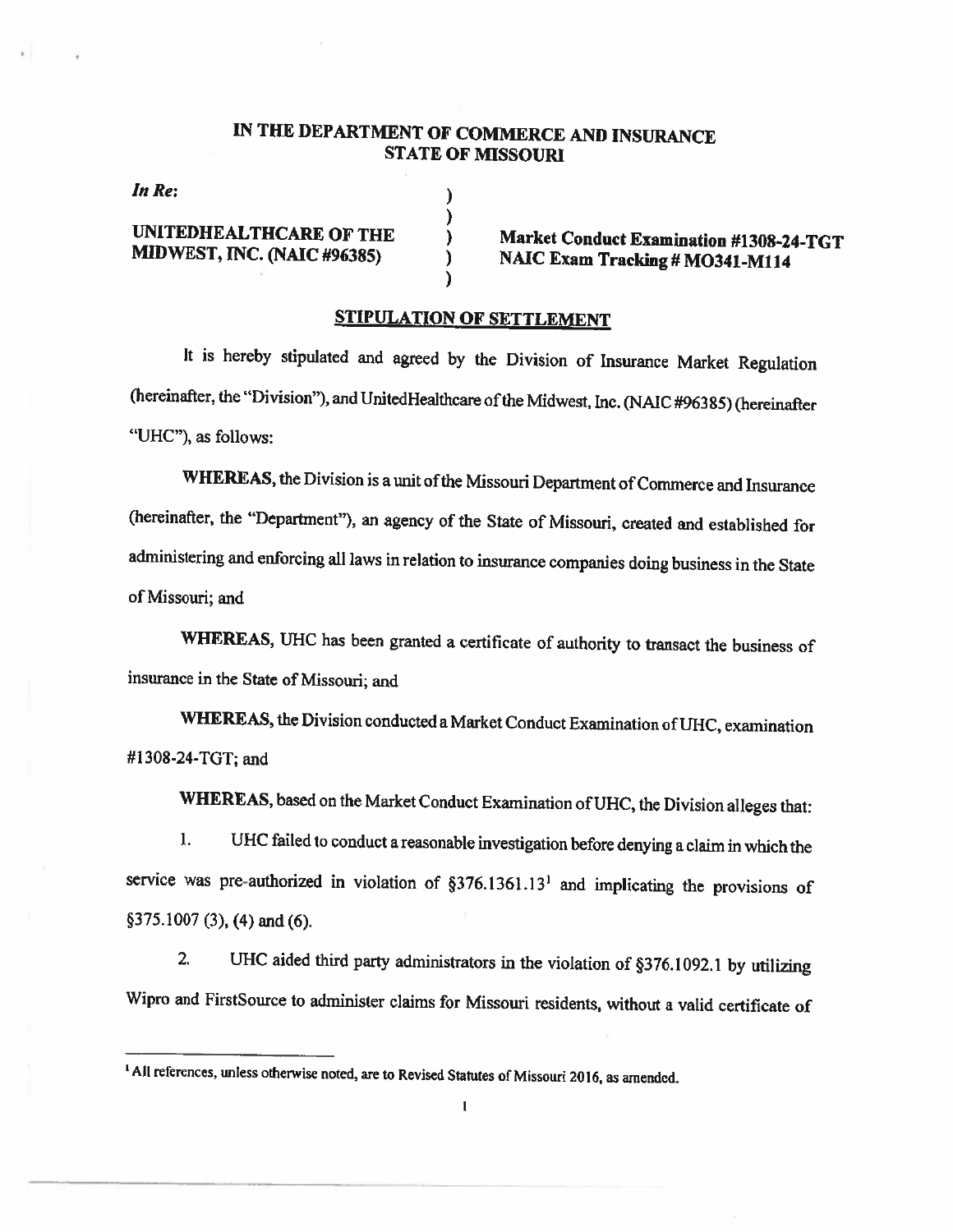authority from the Director to act as a third party administrator in violation of  $\S 376.1092.1$ .

3. In one instance, UHC failed to provide timely respond to some information requests in violation of §374.205.2(2) and <sup>20</sup> CSR 100-8.040(6).

WHEREAS, the Division and UHC have agreed to resolve the issues raised in the Market Conduct Examination as follows:

A. Scope of Agreement. This Stipulation of Settlement and voluntary Forfeiture (hereinafter, "Stipulation") embodies the entire agreement and understanding ofthe signatories with respect to the subject matter contained herein. The signatories hereby declare and represent that no promise, inducement or agreement not herein expressed has been made, and acknowledge that the terms and conditions of this agreement are contractual and not <sup>a</sup> mere recital.

B. Remedial Action. UHC agrees to take remedial action bringing it into compliance with the statutes and regulations of Missouri and agree to maintain those remedial actions at all times. Such remedial actions shall include, but are not limited to, the following:

1. UHC agrees that if an authorized representative of UHC authorizes the provision of health care services, the health carrier shall not subsequently retract its authorization after the health care services have been provided, or reduce payment for an item or service furnished in reliance on approval, unless one of the exceptions under  $\S 376.1361.13(1) - (3)$  apply.

2. UHC represents that it is not actively marketing, issuing, or renewing commercial HMO insurance business in Missouri. Prior to resuming marketing or issuing commercial HMO insurance business in Missouri, UHC agrees to conduct business in conformity with the Missouri insurance laws and make any filings with the Department as may be required by law.

3. UHC agrees to provide the Department with a compliance plan to insure that all third party administrators utilized by UHC are properly licensed in Missouri prior to selling UHC products, collecting charges or premiums from, or adjusting or settling claims on residents of this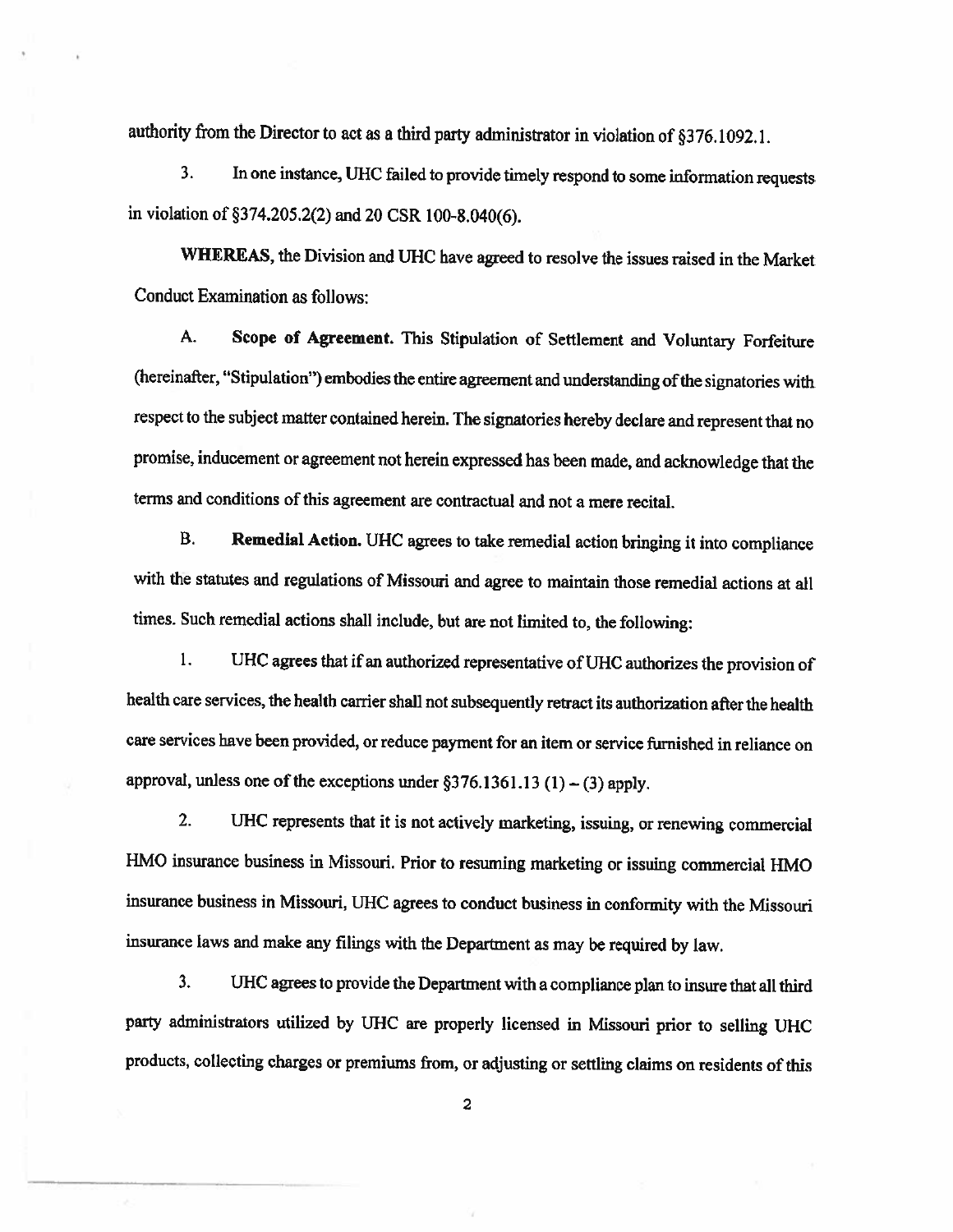state. UHC further agrees to conduct an audit of all TPAs operating on its behalf in Missouri, at least semiannually<sup>2</sup>, to verify whether the TPAs are administering policies in accordance with the policy and Missouri law.

C. Compliance. UHC agrees to file documentation with the Division, in <sup>a</sup> format acceptable to the Division, within 30 days of the entry of a final order of any remedial action taken to implement compliance with the terms of this Stipulation. Such documentation is provided pursuant to §374.205.

D. Examination Fees. UHC agrees to pay any reasonable examination fees expended by the Division in conducting its review of the documentation provided by the Company pursuant to Paragraph C of this Stipulation.

E. No Penalties. The Division agrees that it will not seek penalties against UHC in connection with Market Conduct Examination #1308-24-TOT.

F. Non-Admission. Nothing in this Stipulation shall be construed as an admission by UHC. this Stipulation being part of <sup>a</sup> compromise settlement to resolve disputed factual and legal allegations arising out of the above referenced market conduct examination.

G. Waivers. UHC, after being advised by legal counsel, does hereby voluntarily and knowingly waive any and all rights for procedural requirements. including notice and an opportunity for <sup>a</sup> hearing, and review or appeal by any trial or appellate court, which may have otherwise applied to the Market Conduct Examination #1308-24-TOT.

H. Changes. No changes to this Stipulation shall be effective unless made in writing and agreed to by representatives of the Division and UHC.

I. Governing Law. This Stipulation shall be governed and construed in accordance with the laws of the State of Missouri.

<sup>&</sup>lt;sup>2</sup> At least one of the reviews should be an on-site audit pursuant to  $\S 376.1084.3$ .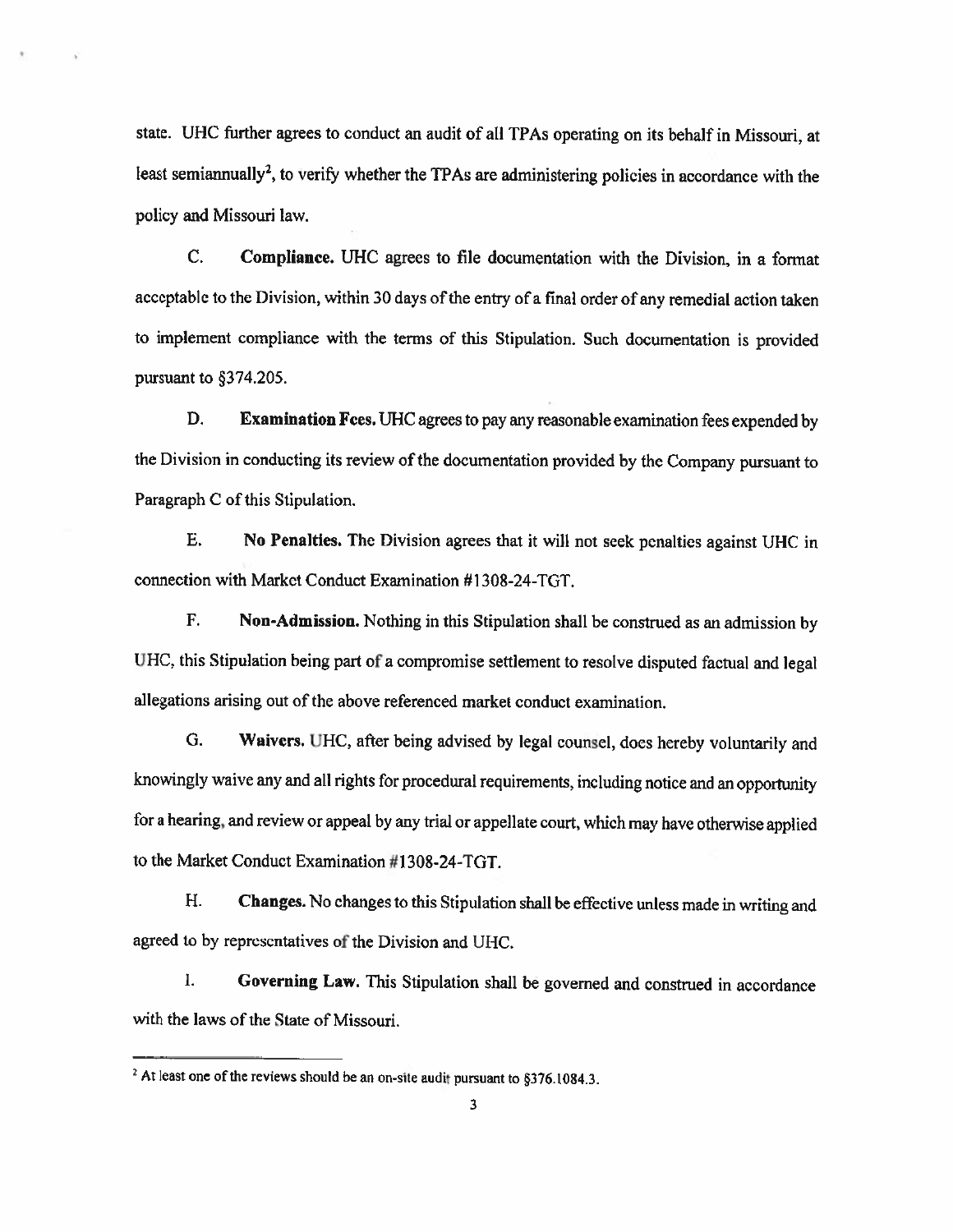J. Authority. The signatories below represent, acknowledge and warrant that they are authorized to sign this Stipulation, on behalf of the Division and UHC respectively.

K. Counterparts. This Stipulation may be executed in multiple counterparts, each of which shall be deemed an original and all ofwhich taken together shall constitute <sup>a</sup> single document. Execution by facsimile or by electronically transmitted signature shall be fully and legally effective and binding.

L, Effect of Stipulation. This Stipulation shall not become effective until entry of <sup>a</sup> Final Order by the Director of the Department (hereinafter the "Director") approving this Stipulation.

M. Request for an Order. The signatories below request that the Director issue an Order approving this Stipulation and ordering the relief agreed to in the Stipulation, and consent to the issuance of such Order.

DATED: 7-14-2020

reitil Stent Stewart Freilich

Chief Market Conduct Examiner and Senior Counsel Division of Insurance Market Regulation

DATED:  $7 - 13 - 20$ 

Patrick Quinn

Missouri Healthplan CEO UnitedHealthcare of the Midwest, Inc.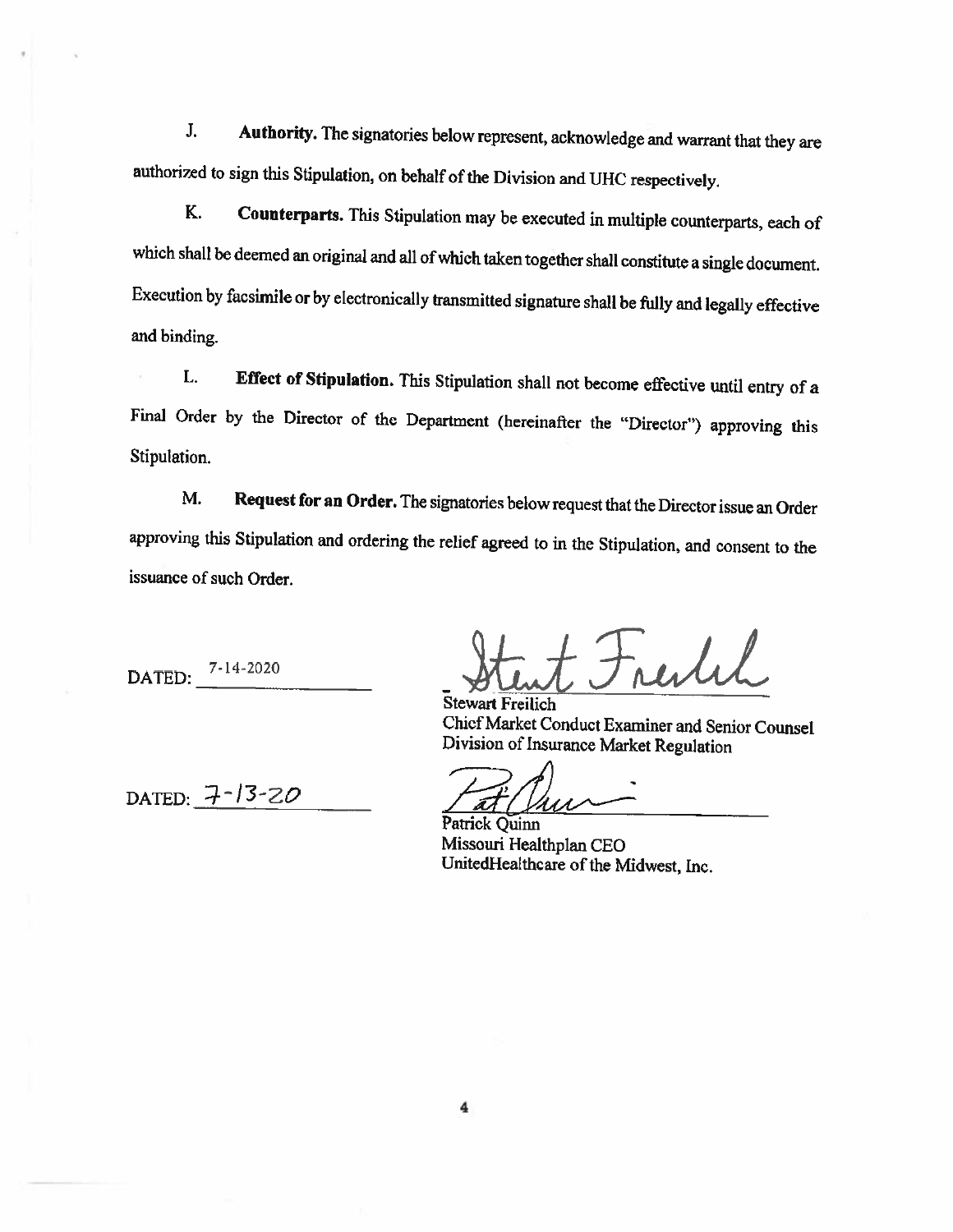

## FINAL MARKET CONDUCT EXAMINATION REPORT Health Business of

## Unitedllealthcare of the Midwest, Inc. NAIC #96385

## MISSOURI EXAMINATION #1308-24-TGT

## NAIC MATS #M0341-M114

## Examination End Date July 14, 2020

Home Office Mail Route MOO5O-1000 13655 Riverport Drive Maryland Heights, MO 63043

**STATE OF MISSOURI DEPARTMENT OF COMMERCE & INSURANCE** 

JEFFERSON CITY, MISSOURI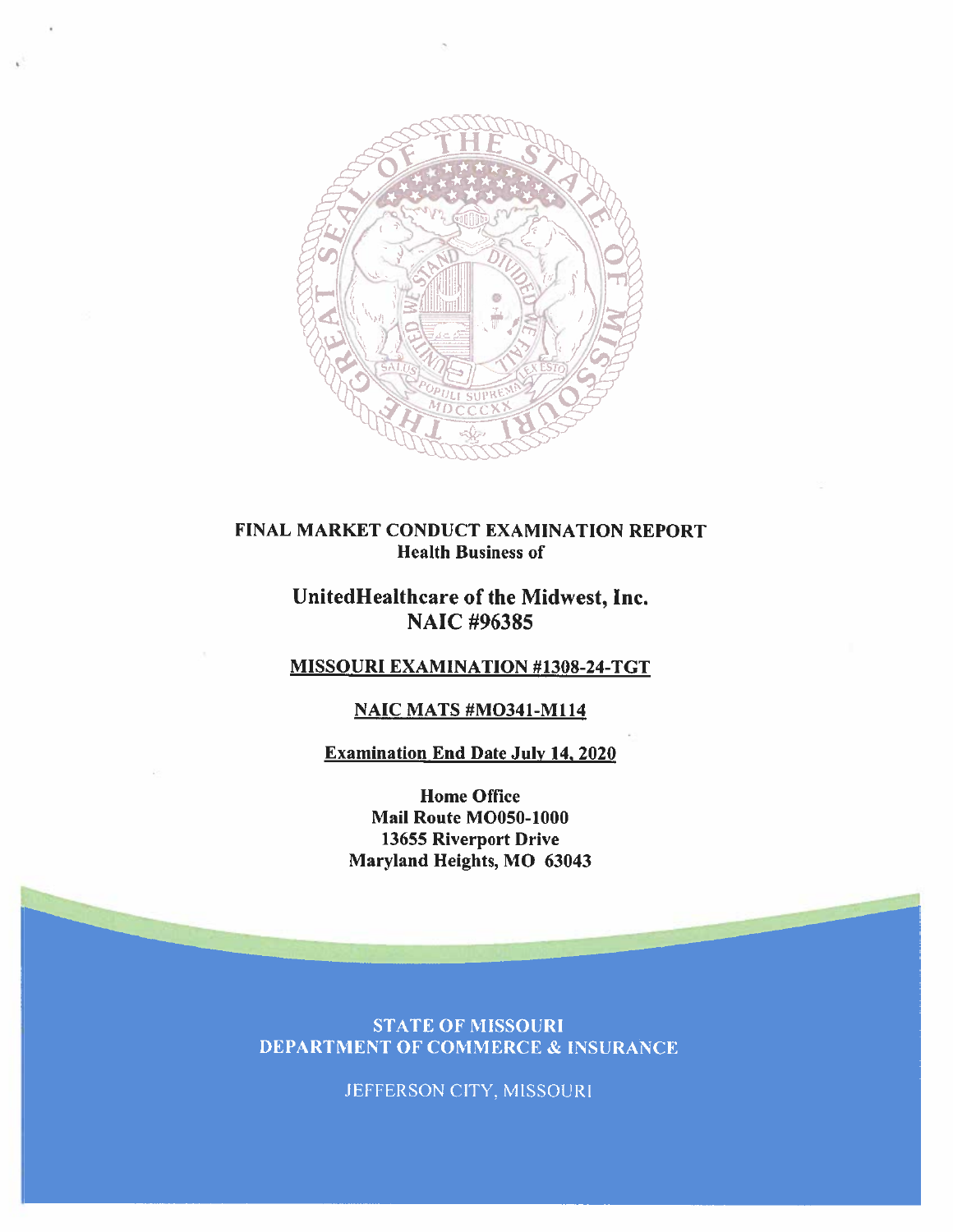# TABLE OF CONTENTS

G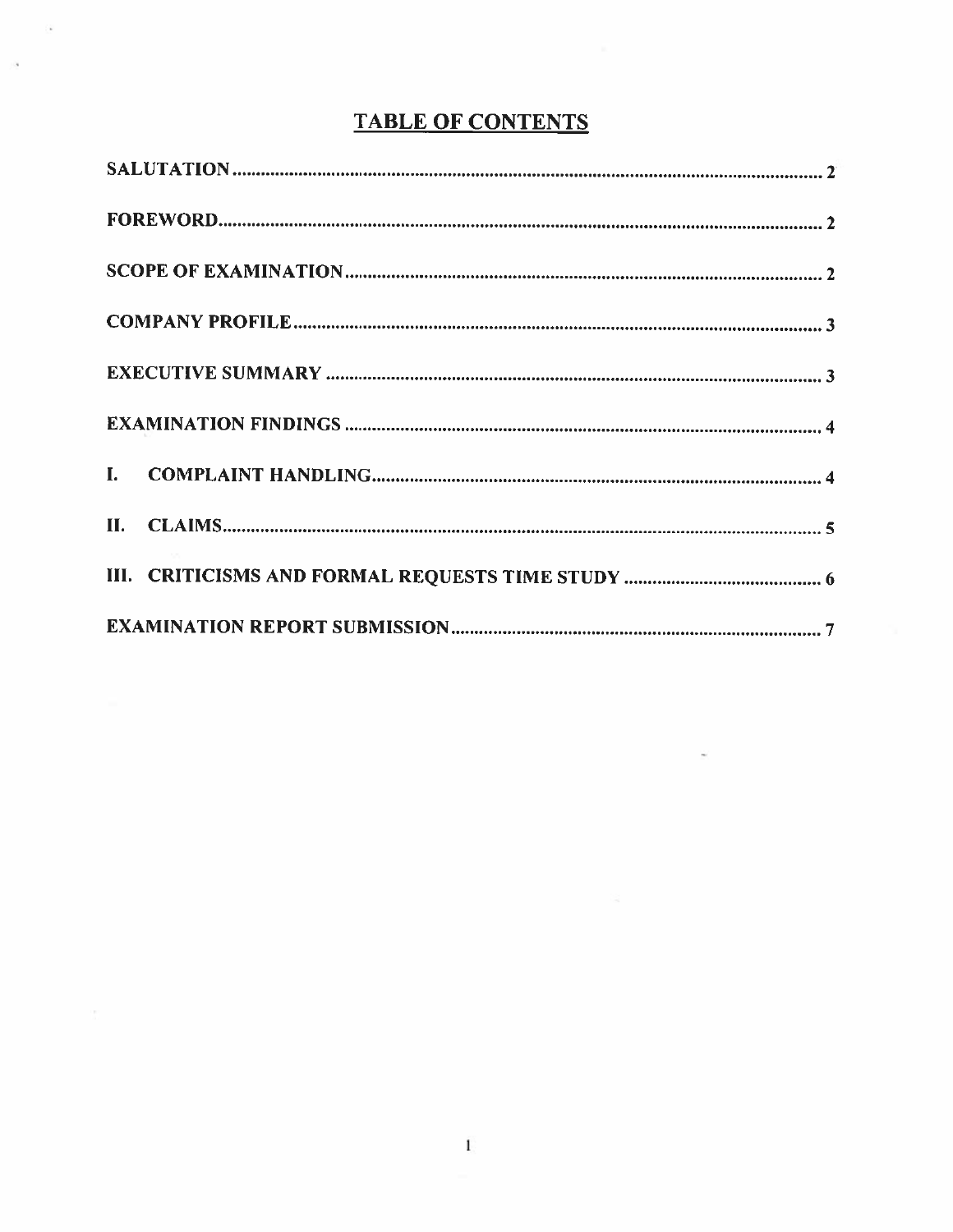## SALUTATION

### July 14, 2020

Honorable Chlora Lindley-Myers, Director Missouri Department of Commerce and Insurance 301 West High Street, Room 530 Jefferson City, Missouri 65101

Director Lindley-Myers:

In accordance with your market conduct examination warrant, <sup>a</sup> targeted market conduct examination has been conducted of the specified lines of business and business practices of

## Unitedflealthcare of the Midwest, Inc. (NAIC #96385)

hereinafter referred to as UHCMW or as the Company. This examination was conducted as a desk examination at the offices of the Missouri Department of Commerce and Insurance (DCI).

## **FOREWORD**

This examination report is generally <sup>a</sup> report by exception. However, failure to criticize specific practices., procedures. products or files does not constitute approval thereof by the DCI.

During this examination, the examiners cited errors considered potential violations made by the Company. Statutory citations were as of the examination period unless otherwise noted.

When used in this report:

- •"Company" refers to UnitedHealthcare of the Midwest, Inc.
- "CSR" refers to the Missouri Code of State Regulation
- "DCI" refers to the Missouri Department of Commerce and Insurance
- "Director" refers to the Director of the Missouri Department of Commerce and Insurance
- •"NAIC" refers to the National Association of Insurance Commissioners
- •"RSMo" refers to the Revised Statutes of Missouri

## SCOPE OF EXAMINATION

The DCI has authority to conduct this examination pursuant to, but not limited to,  $\S$ §374.110, 374.190, 374.205, 375.938, and 375.1009. RSMo.

The purpose of this examination was to determine if the Company complied with Missouri statutes and DCI regulations. The primary period covered by this review is July 1, 2011 through December 31. 2012. unless otherwise noted. Errors found outside of this time period may also be included in the report.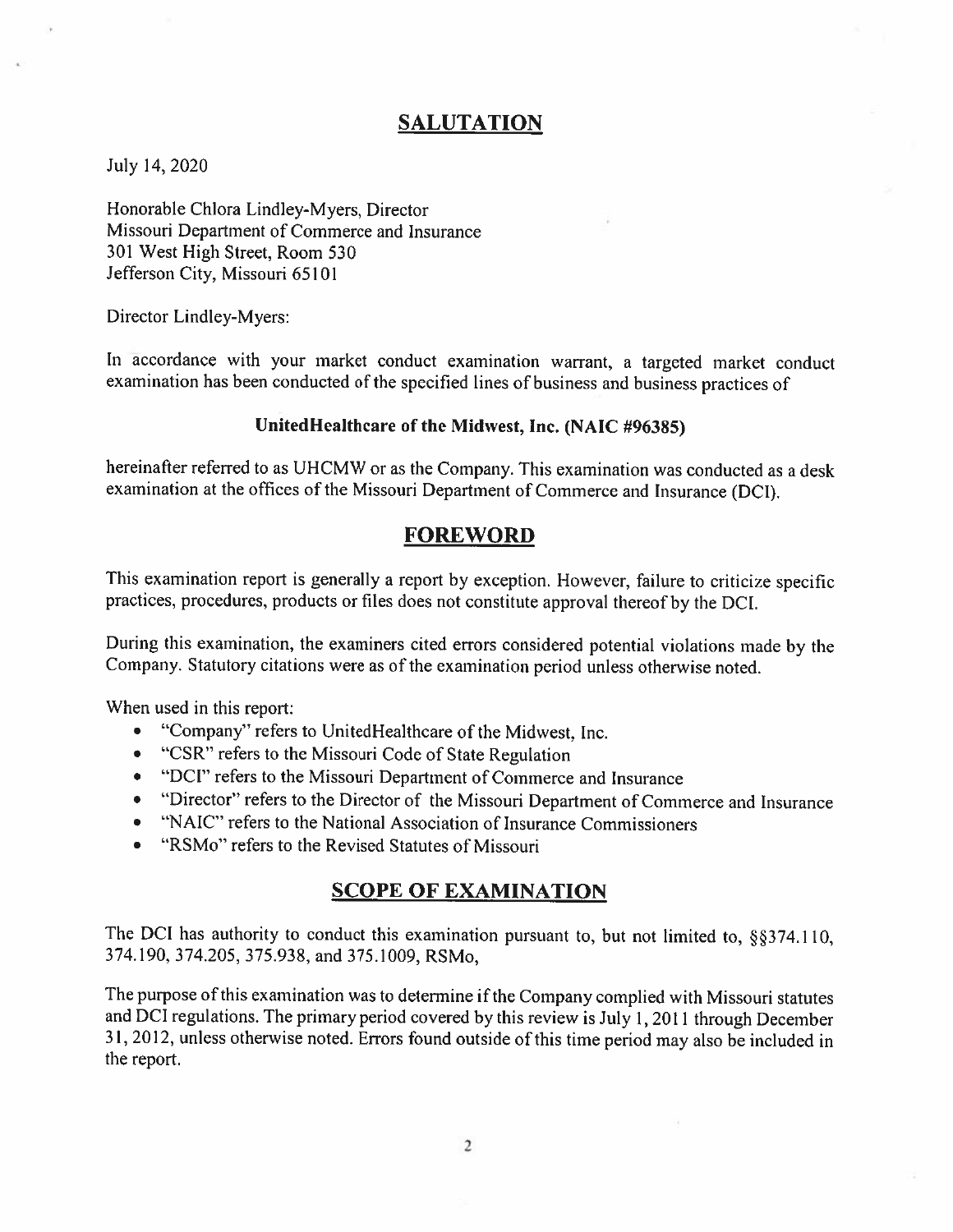The examination was <sup>a</sup> targeted examination involving the following lines of business and business functions: handling of complaints and claims handling practices for the Company's health <sup>p</sup>lans.

The examination was conducted in accordance with the standards in the NAIC's Market Regulation Handbook. As such, the examiners utilized the benchmark error rate guidelines from the Market Regulation Handbook when conducting reviews that applied a general business practice standard. The NAIC benchmark error rate for claims practices is seven percen<sup>t</sup> (7%) and for other trade practices it is ten percen<sup>t</sup> (10%). Error rates exceeding these benchmarks are presume<sup>d</sup> to indicate <sup>a</sup> genera<sup>l</sup> business practice. The benchmark error rates were not utilized, however, for reviews not applying the genera<sup>l</sup> business practice standard.

In performing this examination, the examiners only reviewed a sample of the Company's practices, procedures, products and tiles, Therefore. some noncompliant practices, procedures. products and files may not have been found. As such, this report may not fully reflect all of the practices and procedures of the Company.

## COMPANY PROFILE

UnitedHealthcare of the Midwest, Inc. is licensed as a health maintenance organization (HMO) in Missouri pursuan<sup>t</sup> to Chapter 354, RSMo. On February 26, 1985, the Company incorporated as Sanus Health Plan. Inc. in the state of Missouri, and it received <sup>a</sup> certificate of authority to operate as an HMO on July 23, 1985. The Company began operations on August 1, 1985 under the individual practice association form of HMO. Subsequently, the Company took par<sup>t</sup> in <sup>a</sup> series of acquisitions, mergers and name changes resulting in the Company remaining as the surviving corporation with its current name.

The Company offers its enrollees <sup>a</sup> variety of manage<sup>d</sup> care programs and products through contractual arrangements with health care providers, The Company is <sup>a</sup> wholly owned subsidiary' of UnitedHealthcare, Inc. ("UHC"). UHC is a wholly owned subsidiary of United HealthCare Services. Inc. ("UKS"). <sup>a</sup> managemen<sup>t</sup> corporation that provides services to the Company under the terms of a management agreement. UHS is a wholly owned subsidiary of UnitedHealth Group Incorporated ("UnitedHealth Group"). UnitedHealth Group is a publicly held company trading on the New York Stock Exchange.

## EXECUTIVE SUMMARY

The DCI conducted <sup>a</sup> targeted market conduct examination of UnitedHealthcare of the Midwest, Inc. The examiners found the following areas of concern:

#### COMPLAINT HANDLING

. The Company failed to conduct <sup>a</sup> thorough investigation in response to one complaint. Reference: §S375.l 007 (3). (4) and (6). and 376.1361.13. RSMo.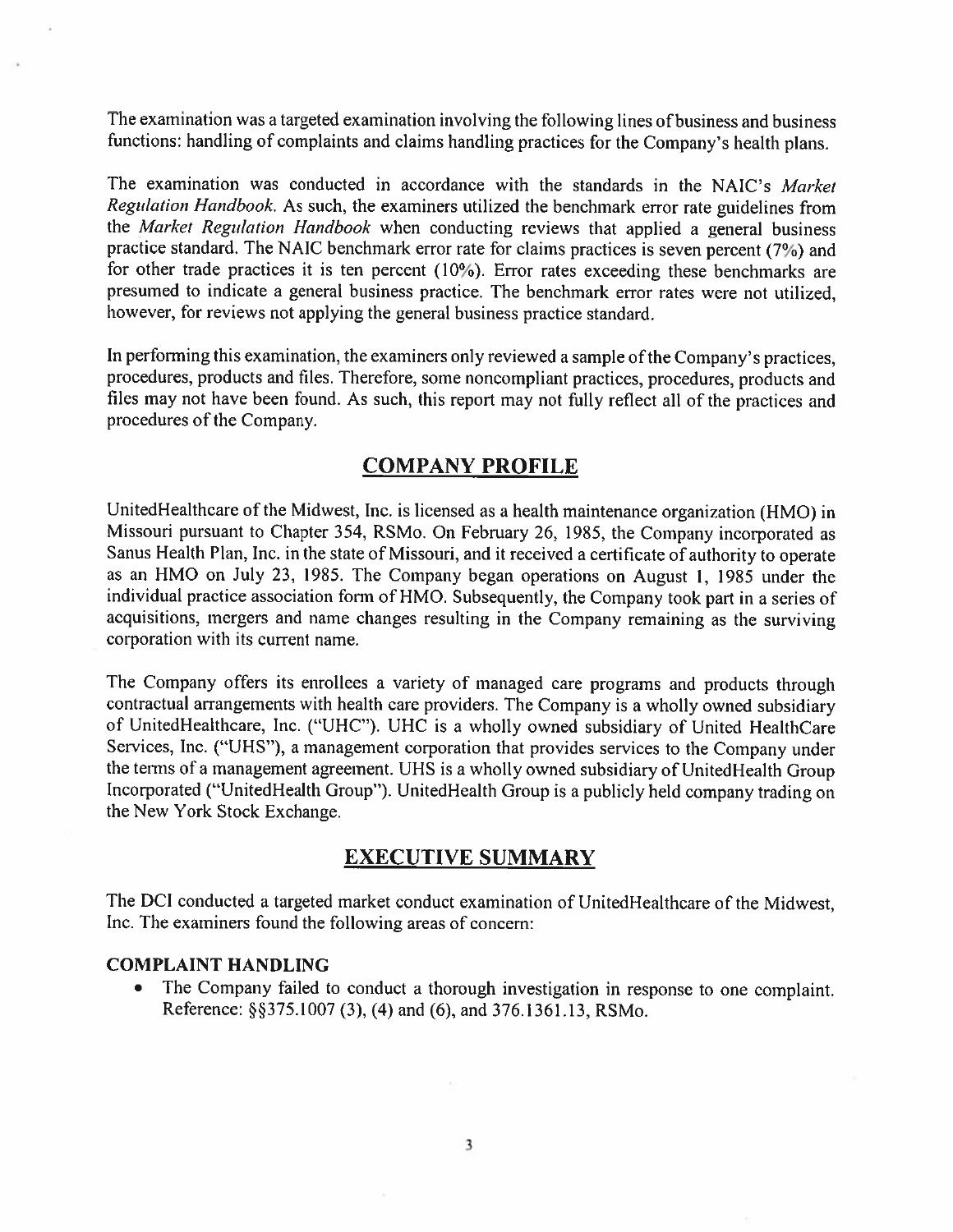## CLAIMS

• The Company utilized an unlicensed third party administrator for claim processing services. Reference: §§376.1075(1) and 376.1092.1, RSMo, and §376.1094.4, RSMo Supp. 2013.

### CRITICISMS AND FORMAL REQUESTS TIME STUDY

• The Company was late in responding to <sup>a</sup> portion of one formal request. Reference: §374.205.2(2), RSMo, and 20 CSR 100-8.040(6).

## EXAMINATION FiNDINGS

#### L COMPLAINT HANDLING

The complaint handling portion of the examination provides <sup>a</sup> review of the Company's complaint handling practices. The examiners reviewed how the Company handled complaints to ensure it was performing according to its own guidelines and Missouri statutes and regulations.

## A. NAIC Complaint Handling Standard 1: All complaints are recorded in the required format on the regulated entity's complaint register.

Pursuant to §375.936(3). RSMo. and <sup>20</sup> CSR l00-8.040(3)(D). insurance companies are required to maintain a log or register of all written complaints received for the last three years. The log or register must include all Missouri complaints, including those sent to the DCI and those sent directly to the company. HMOs are also required to maintain a register of complaints that constitute "grievances" pursuant to §354.445 and 376.1375, RSMo, and 20 CSR 400- 7.110(3).

The examiners requested and reviewed the Company's complaint log as to content and format. The examiners also checked to see that all DCI complaints were listed in the log.

The examiners found no errors in this review.

## B. NAIC Complaint Handling Standard 3: The regulated entity takes adequate steps to finalize and dispose of the complaint in accordance with applicable statutes, rules and regulations and contract language.

The register contained <sup>a</sup> total of one complaint submitted to the DCI and five Company complaints that it received directly from members or other interested parties. To test for this standard, the examiners requested and reviewed all six of these complaint files. The results of this review are summarized below.

#### 1. DCI Complaints

Finding 1: In the single DCI complaint, the Company should have conducted a more thorough investigation of the circumstances surrounding <sup>a</sup> preauthorization. realized the provider's and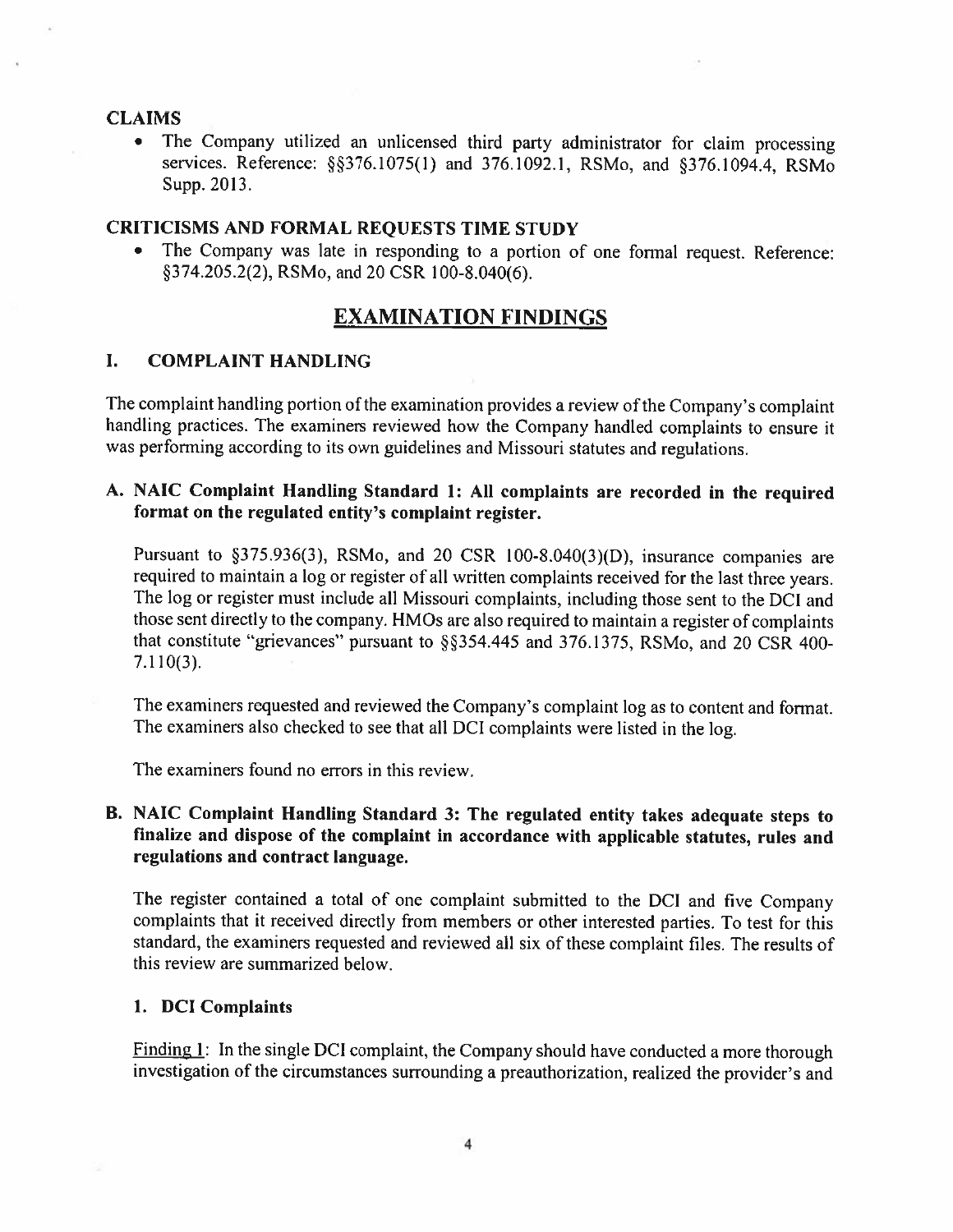insured's detrimental reliance upon the Company's actions, and paid the claims in an equitable fashion prior to the complaint being filed with the Department.

Reference: §375. 1007 (3), (4) and (6), and 376.1361.13, RSMo.

### 2. Direct Complaints

The examiners found no errors in this review.

## II. CLAIMS

The claims portion of the examination provides <sup>a</sup> review of the Company's compliance with Missouri statutes and regulations regarding claims handling practices such as the timeliness of handling, accuracy of payment, adherence to contract provisions, and compliance with Missouri statutes and regulations.

## A. NAIC Claims Examination Standard 6: Claims are properly handled in accordance with policy provisions and applicable statutes (including HLPAA), rules and regulations.

In the Company's previous examination, it was cited for utilizing an unlicensed third party administrator (TPA) for claim processing services. In response. the Company agreed to see that the TPA became licensed. As part of this examination, the examiners checked on the licensing status of the TPA.

Finding  $1$ : Although the TPA had secured a license after the previous examination, the examiners discovered it subsequently canceled the license. As <sup>a</sup> result, the Company was again utilizing an unlicensed TPA for claim processing services.

Reference: §§376.1075(1) and 376.1092.1, RSMo, and §376.1094.4, RSMo Supp. 2013

## B. NAIC Claims Examination Standard 9: Denied and closed without payment claims are handled in accordance with policy provisions and state law.

Emergency medical services are required as part of the "basic health care services" provided by HMOs. In addition, §376.1367, RSMo, requires health carriers to provide benefits for emergency services in managed care <sup>p</sup>lans. To test for the Company's handling of claims for emergency services when the provider was out-of-network, the examiners requested and reviewed 27 denied claims submitted by out-of-network providers where either a referral was made by <sup>a</sup> network provider or the services were rendered at <sup>a</sup> network facility. The examiners also requested and reviewed the Company's procedures for handling such claims.

| <b>Field Size</b>  |          |
|--------------------|----------|
| Type of Sample     | Census   |
| Number of Errors   |          |
| <b>Error Ratio</b> | $0.00\%$ |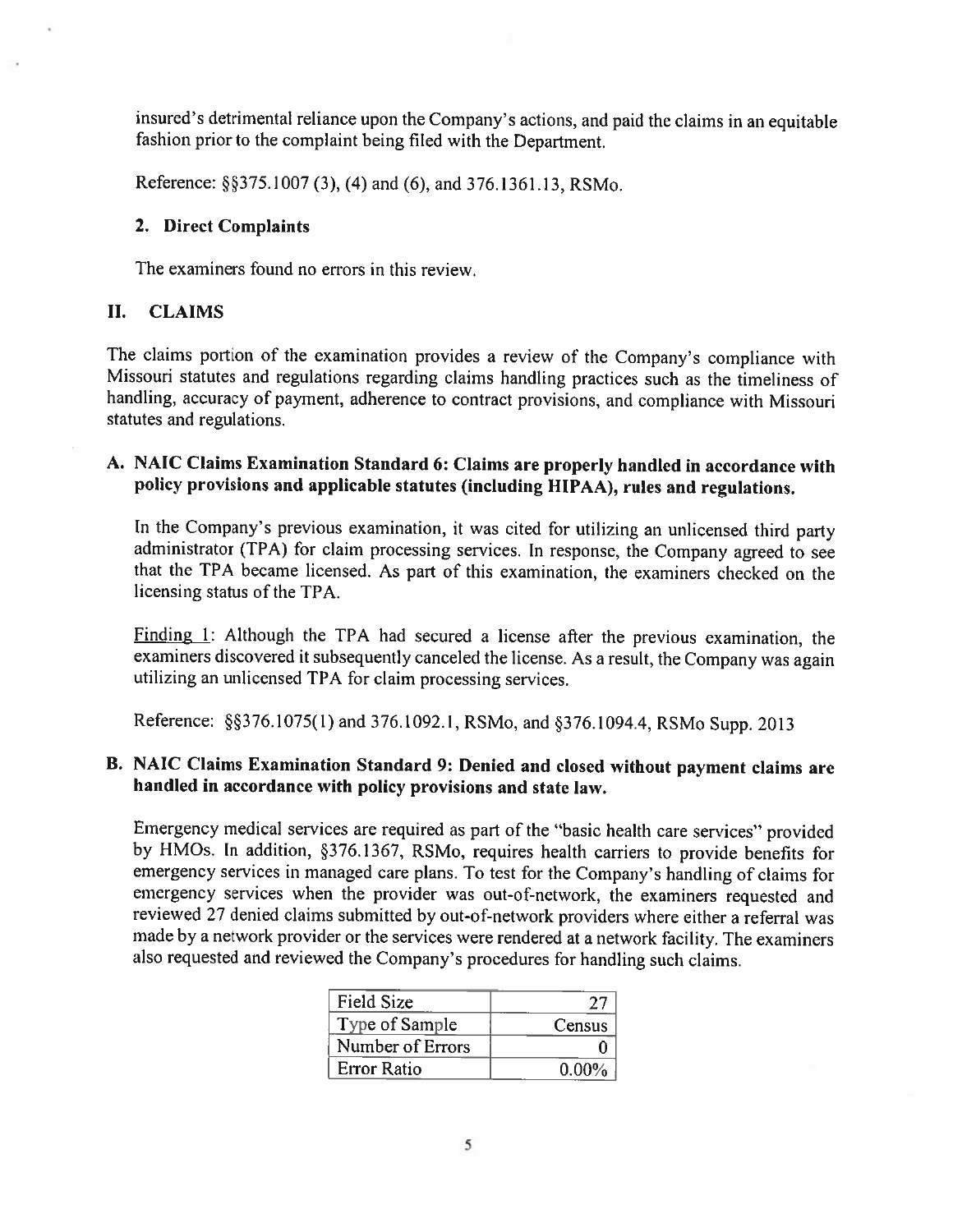No errors were found in this review.

## III. CRITICISMS AND FORMAL REQUESTS TIME STUDY

This study is based upon the time required by the Company to provide the examiners with the requested material or to respond to criticisms. Missouri statutes and regulations require companies to respond to criticisms and formal requests within <sup>10</sup> calendar days. In the event an extension of time was requested by the Company and granted by the examiners., the response was deemed timely if it was received within the subsequent time frame. If the response was not received within the allotted time, the response was not considered timely.

## A. Criticism Time Study

| <b>Number of Calendar</b><br>Days to Respond                     | <b>Number of Criticisms</b> | <b>Percentage of Total</b> |
|------------------------------------------------------------------|-----------------------------|----------------------------|
| $0$ to $10$ days                                                 |                             | $0\%$                      |
| Over 10 days with<br>extension                                   |                             | 100%                       |
| Over 10 days without<br>extension or after<br>extension due date |                             | $0\%$                      |
| <b>Totals</b>                                                    |                             | 100%                       |

No errors were found in this review.

#### B. Formal Request Time Study

| <b>Number of Calendar</b><br>Days to Respond                     | <b>Number of Requests</b> | <b>Percentage of Total</b> |
|------------------------------------------------------------------|---------------------------|----------------------------|
| 0 to 10 days                                                     |                           | 57%                        |
| Over 10 days with<br>extension                                   |                           | <b>29%</b>                 |
| Over 10 days without<br>extension or after<br>extension due date |                           | 14%                        |
| <b>Totals</b>                                                    |                           | 100%                       |

Finding 1: The Company was late in providing a portion of one formal request.

Reference: 374.205.2(2). RSMo. and <sup>20</sup> CSR 100-8.040(6)